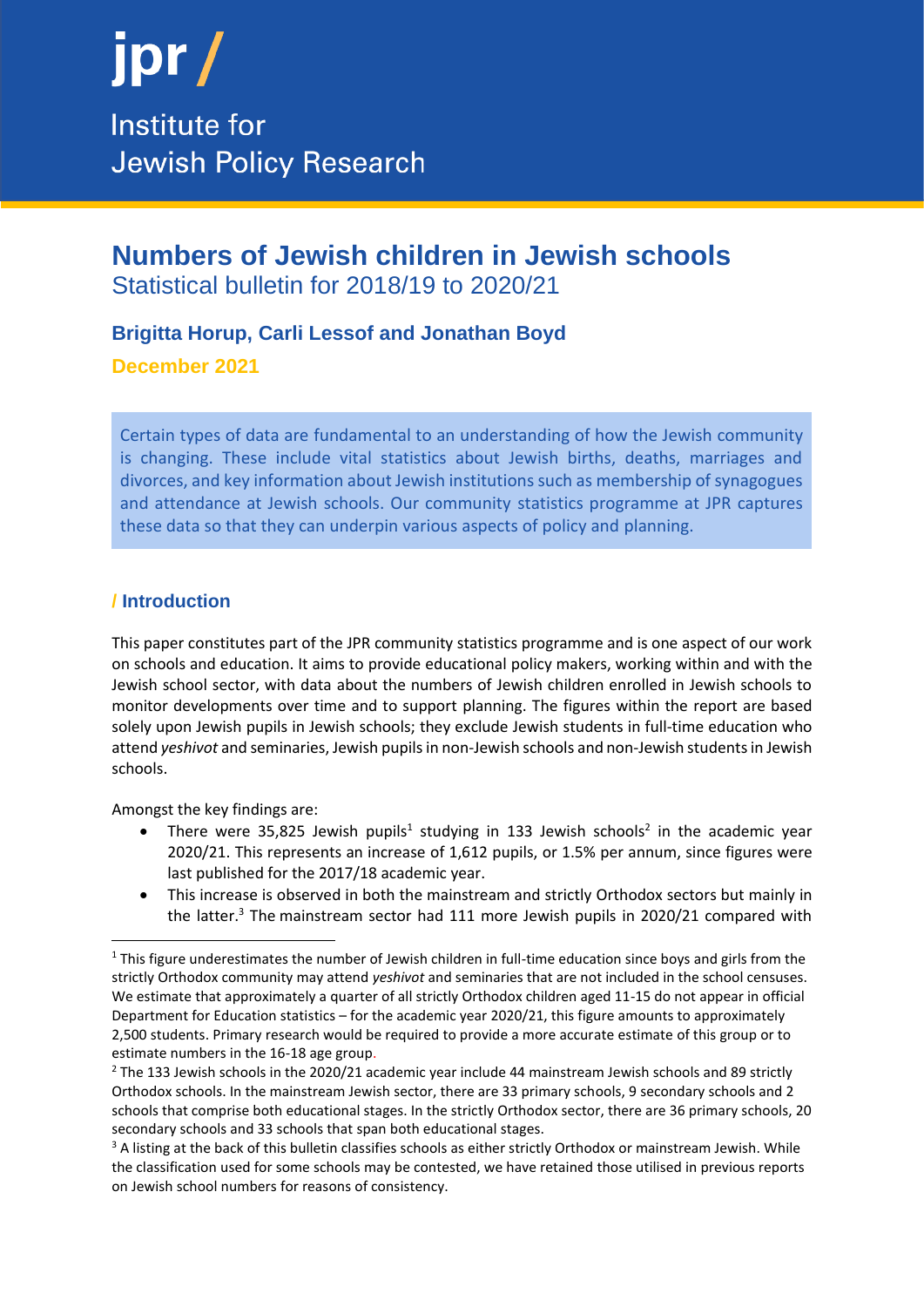2017/18; the strictly Orthodox sector had an additional 1,501 pupils over the same period. However, the growth in pupil numbers has slowed for both sectors from 2017/18 to 2020/21.

- 60% of Jewish pupils in Jewish schools are in strictly Orthodox schools; 40% are in non-strictly Orthodox or 'mainstream' Jewish schools. This is a slight shift from 58% to 42% three years prior, but a significant shift since the mid-1990s, when the ratio was 55% mainstream to 45% strictly Orthodox.
- Overall, there has been growth in the numbers of both primary and secondary school pupils since 2017/18, but this conceals a fall in primary pupil numbers for the mainstream Jewish sector over the last three academic years.
- Almost three-quarters of all Jewish pupils in Jewish schools are in schools in Greater London or South Hertfordshire (73.3%) – a drop from 74.2% in the 2017/18 academic year that has been influenced by a shift towards Manchester (27% to 29%) and away from London (67% to 65%) in the strictly Orthodox sector.
- The geographical distinction is more pronounced in the mainstream Jewish sector (where 86% are in schools in London or the surrounding area), than in the strictly Orthodox sector (where the equivalent figure is 65%).

This bulletin contains the most recent data on Jewish school enrolment in the UK. It updates an earlier bulletin by the Institute for Jewish Policy Research (JPR) and the Board of Deputies of British Jews  $(2019)$ ,<sup>4</sup> which included figures up to the academic year  $2017/18$ . The bulletin also builds on previous studies, notably by JPR and the Board of Deputies of British Jews (2016),<sup>5</sup> which included figures up to the academic year 2014/15, and the Jewish Leadership Council study (2008), which included figures up to 2005/06 (mainstream Jewish secondary and strictly Orthodox) and 2006/07 (mainstream Jewish primary).<sup>6</sup> They, in turn, built on earlier valuable studies, for example by Braude (1981),<sup>7</sup> Hart, Schmool and Cohen (2007) $8$  and Graham and Vulkan (2007). $9$ 

This new report includes data for three academic years that have not previously been published – 2018/19, 2019/20 and 2020/21 – using schools census data in England that were gathered by the Department for Education and schools census data in Scotland that were gathered by the Scottish Government.

#### **2 / Key statistics**

The number of Jewish pupils enrolled in Jewish schools has been climbing for several decades. Numbers have increased particularly dramatically since the mid-1990s, although the increase prior to that is even more pronounced than it first appears, as the overall size of the UK Jewish population was in a state of decline in the second half of the twentieth century – falling from an estimated 420,000 in the 1950s to about 290,000 by 2001.

<sup>6</sup> Commission on Jewish Schools (2008). *The Future of Jewish Schools*. London: Jewish Leadership Council.

<sup>4</sup> Boyd, J. (2019). *Numbers of Jewish children in Jewish schools. Statistical bulletin for 2015/16 to 2017/18*. London: Institute for Jewish Policy Research and Board of Deputies of British Jews.

<sup>5</sup> Staetsky, L. D. and Boyd, J. (2016). *The rise and rise of Jewish schools in the United Kingdom: Numbers, trends and policy issues*. London: Institute for Jewish Policy Research and Board of Deputies of British Jews.

<sup>7</sup> Braude, J. (1981). 'Jewish education in Britain today.' In: *Jewish Life in Britain, 1962-1977* (eds. Lipman, S. and Lipman, V.). London: Board of Deputies of British Jews.

<sup>8</sup> Hart, R., Schmool, M. and Cohen, F. (2007). 'Jewish day schools in Britain, 1992/3 to 2003/4,' *Contemporary Jewry*, 137-155.

<sup>9</sup> Graham, D. and Vulkan, D. (2007). *Report for the Commission on Jewish Schools. The supply and demand for Jewish day school places in Britain*. London: Board of Deputies of British Jews Community Policy Research Group.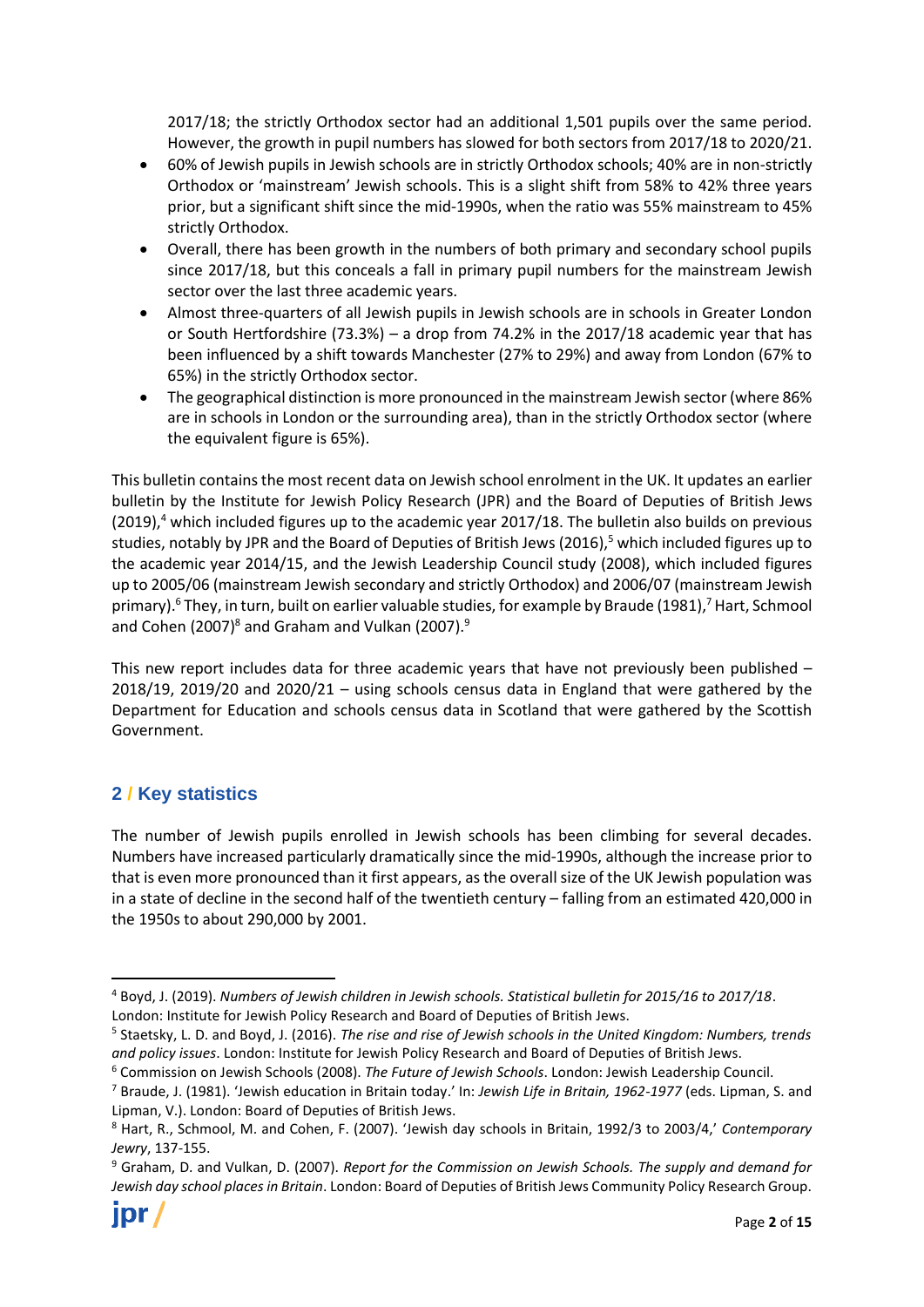The numbers enrolled since 1995/96 have increased by an average of about 750 pupils per annum across the primary and secondary sectors; today, the number of pupils is more than double that found in the mid-1990s.



**Figure 1. Number of Jewish pupils enrolled in Jewish schools in the United Kingdom, 1950s-2020/21 (rounded numbers)**

\* Estimated figures over this period.

Note: Data points are separated by about a decade in all instances, except for the two most recent ones to the right of the dotted line, so care should be taken in understanding the trend over time.



**Figure 2. Total enrolment of Jewish pupils in Jewish schools, 1995/96-2020/21**

Academic year

Notes: Data are not available for the missing years.

Figures for 2015/16 to 2017/18 have been adjusted since the last published report to exclude non-Jewish pupils from additional Jewish schools identified as enrolling non-Jewish pupils, so that the recent trend is based upon consistent data over time.<sup>10</sup>

Pupil numbers are estimated for some strictly Orthodox schools that did not return data in 2018/19 (21 schools) and 2019/20 (3 schools).

<sup>10</sup> Boyd, J. (2019). **IDr**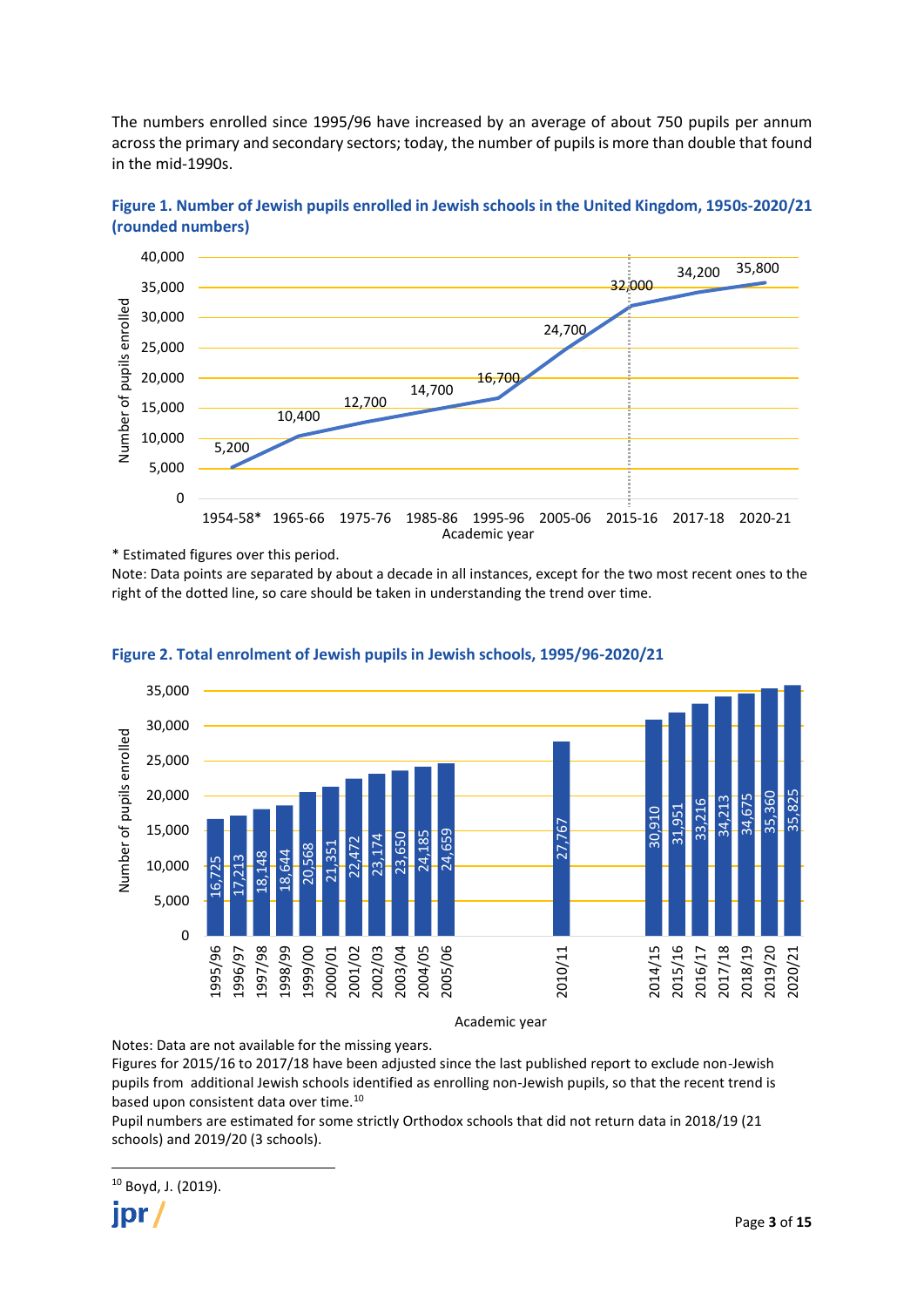The rise shown when figures were last published (for the academic year 2017/18) has continued, albeit at a slower pace. The increase over the three academic years since that time amounts to an extra 1,612 pupils (or 1.5% per annum); this compares to an additional 3,303 pupils, or 3.4% per annum, over the previous three academic years (from 2014/15 to 2017/18).

The slower growth in recent years has occurred both within the mainstream and strictly Orthodox sectors, although it is more pronounced for the mainstream (see Figure 3). There were 111 more mainstream pupils in the 2020/21 academic year than in 2017/18 – a growth rate, on average, of 0.3% per annum over these years; this compares with 2.0%, or 818 pupils, from 2014/15 to 2017/18. Likewise, the number of pupils in the strictly Orthodox sector is rising, but at a slower rate than the previous three years – on average, by 2.4% per annum from 2017/18 to 2020/21 compared with 4.5% per annum from 2014/15 to 2017/18.



**Figure 3. Number of Jewish pupils in Jewish schools in the UK, by sector, 2014/15-2020/21**

The most recent figures suggest that there are over 7,000 more Jewish pupils enrolled in strictly Orthodox (*haredi*) schools than in mainstream Jewish schools. In the mid-1990s, there were more Jewish pupils in mainstream Jewish schools than in strictly Orthodox ones (see Figure 4). However, parity occurred around 2005, and today, the split shown in these figures is 60:40 in favour of the *haredi* sector. In fact, the disparity is greater than this, as a significant number of *haredi* teenagers are known to be studying in *yeshivot* and seminaries that are not included in Department for Education figures

## jpr/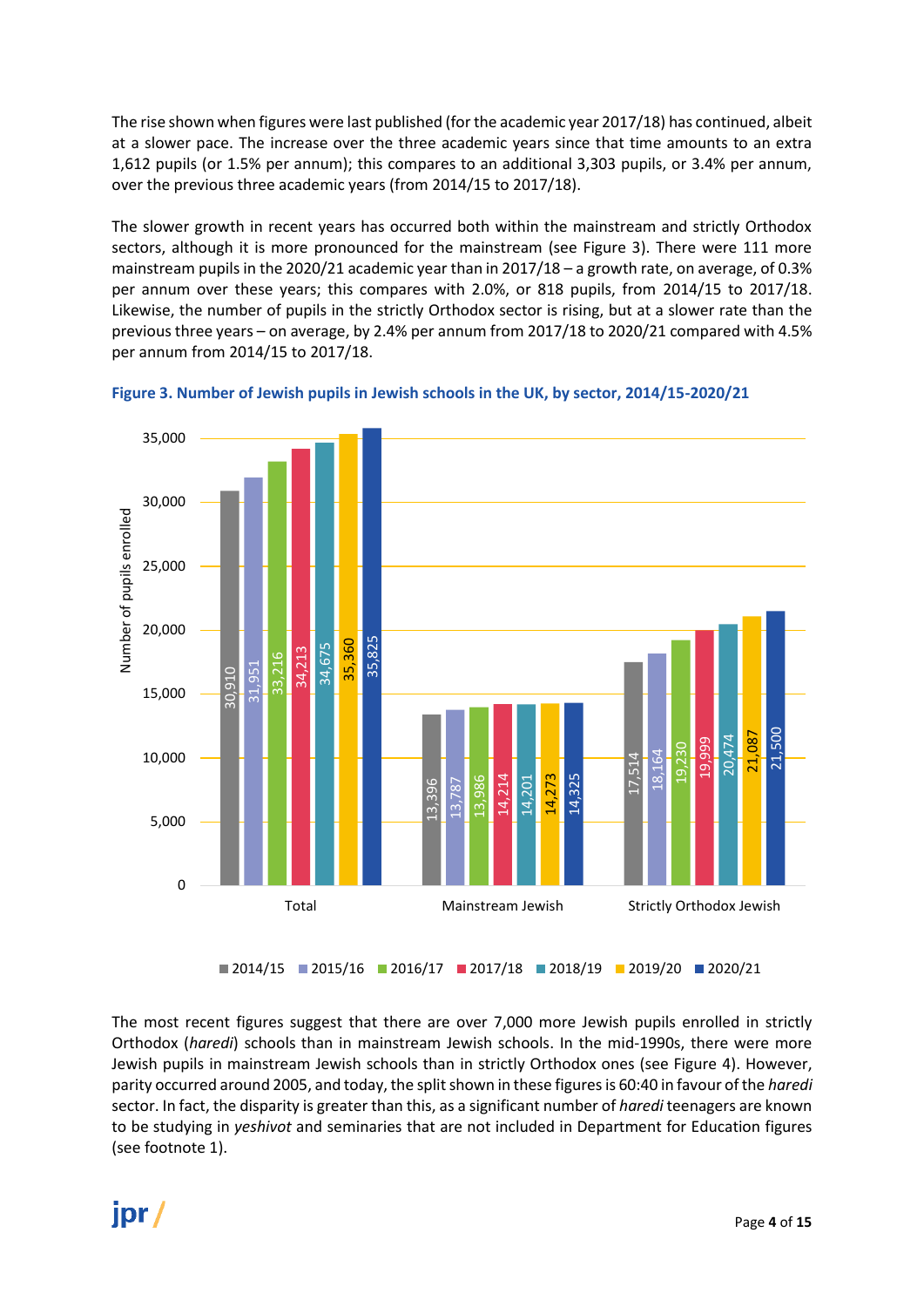

#### **Figure 4. Compositional change of pupil population in Jewish schools, 1995/96-2020/21**

Geographically, almost three-quarters of all these children are in Jewish schools in Greater London and South Hertfordshire (shown collectively as 'London' in Figures 5 and 6). The next most populous area is the North West – mainly Manchester, but also Liverpool – which comprises just over one-fifth of the total. The North East region relates exclusively to Gateshead – one of the key centres of the strictly Orthodox community. The remaining small number of schools, classified as 'Other', are situated in Birmingham, Leeds and Glasgow.

Pupil numbers continue to increase in London, the North West and North East since figures were last published for the 2017/18 academic year, with growth being most notable in the North West – on average, 3.0% per annum, compared with 1.7% in the North East and 1.1% in London. However, for the minority of schools outside of these regions, pupil numbers have remained fairly static for the last six years (between 381 to 385 pupils).



**Figure 5. Enrolment of Jewish pupils in Jewish schools by geography, 2014/15-2020/21**

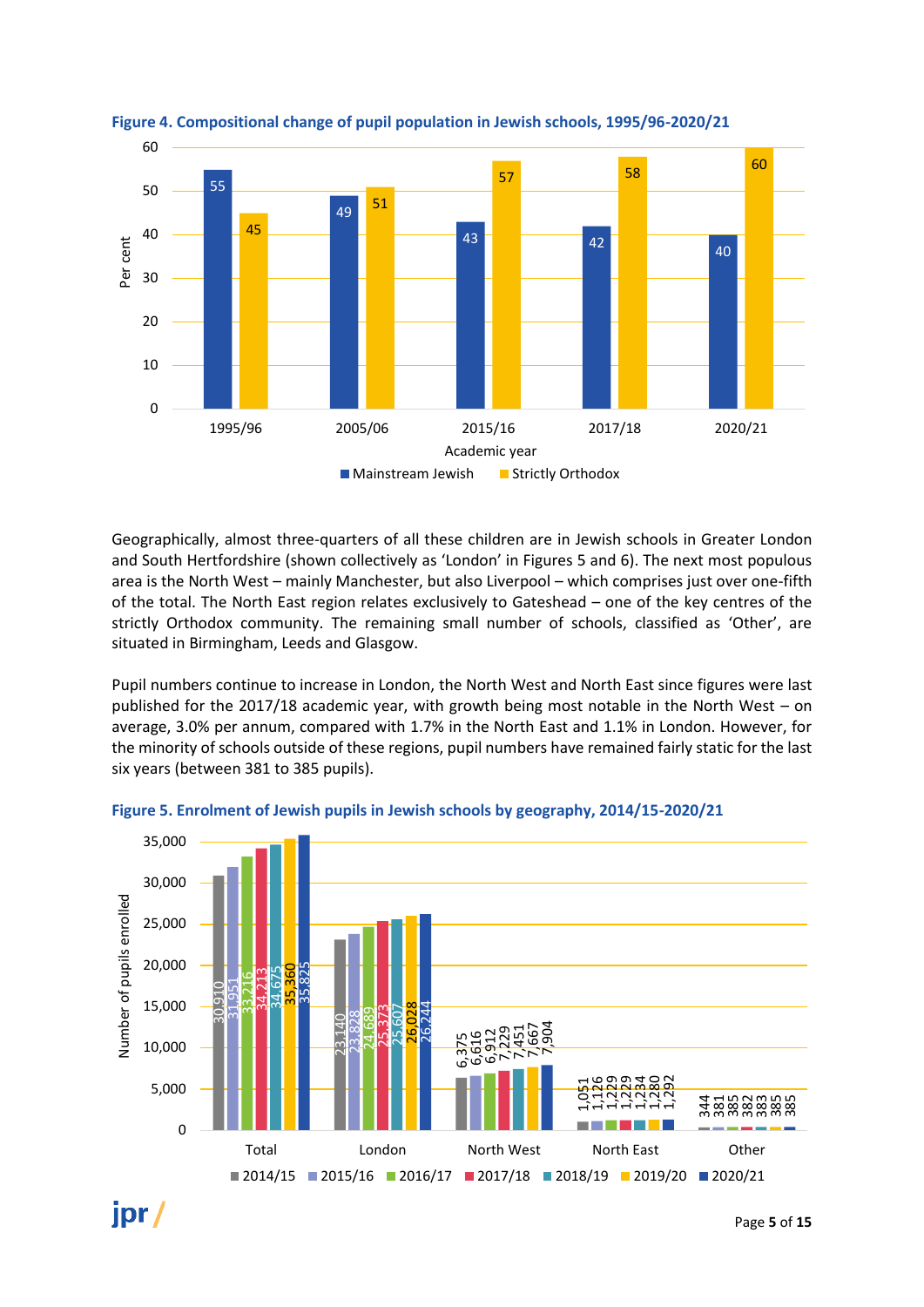

**Figure 6. Where Jewish pupils in Jewish schools are, by geographical region, 2020/21**

Determining precisely how many Jewish children are in primary and secondary schools is complicated by the fact that many schools, particularly in the strictly Orthodox sector, cross the line between the two stages. Furthermore, as previously noted, children enrolled in strictly Orthodox *yeshivot* and seminaries, all of whom are of secondary school age (particularly boys aged 13 and over), are not included in the figures below. Nevertheless, the numbers demonstrate how many children of primary school age (i.e. 4-11 years, or Reception to Year 6) and secondary school age (i.e. 11-18 years, or Years 7-13) appear in official government statistics. The most recent figures show an increase in both primary and secondary pupils since 2017/18 (on average, by 1.0% and 2.4% per annum). However, these figures are average changes across the entire Jewish school system and conceal differing trends for pupil numbers by educational stage in the mainstream and strictly Orthodox sectors (as detailed in sections 3 and 4 below).



**Figure 7. Numbers of Jewish pupils in Jewish schools by educational stage, 2015/16-2020/21**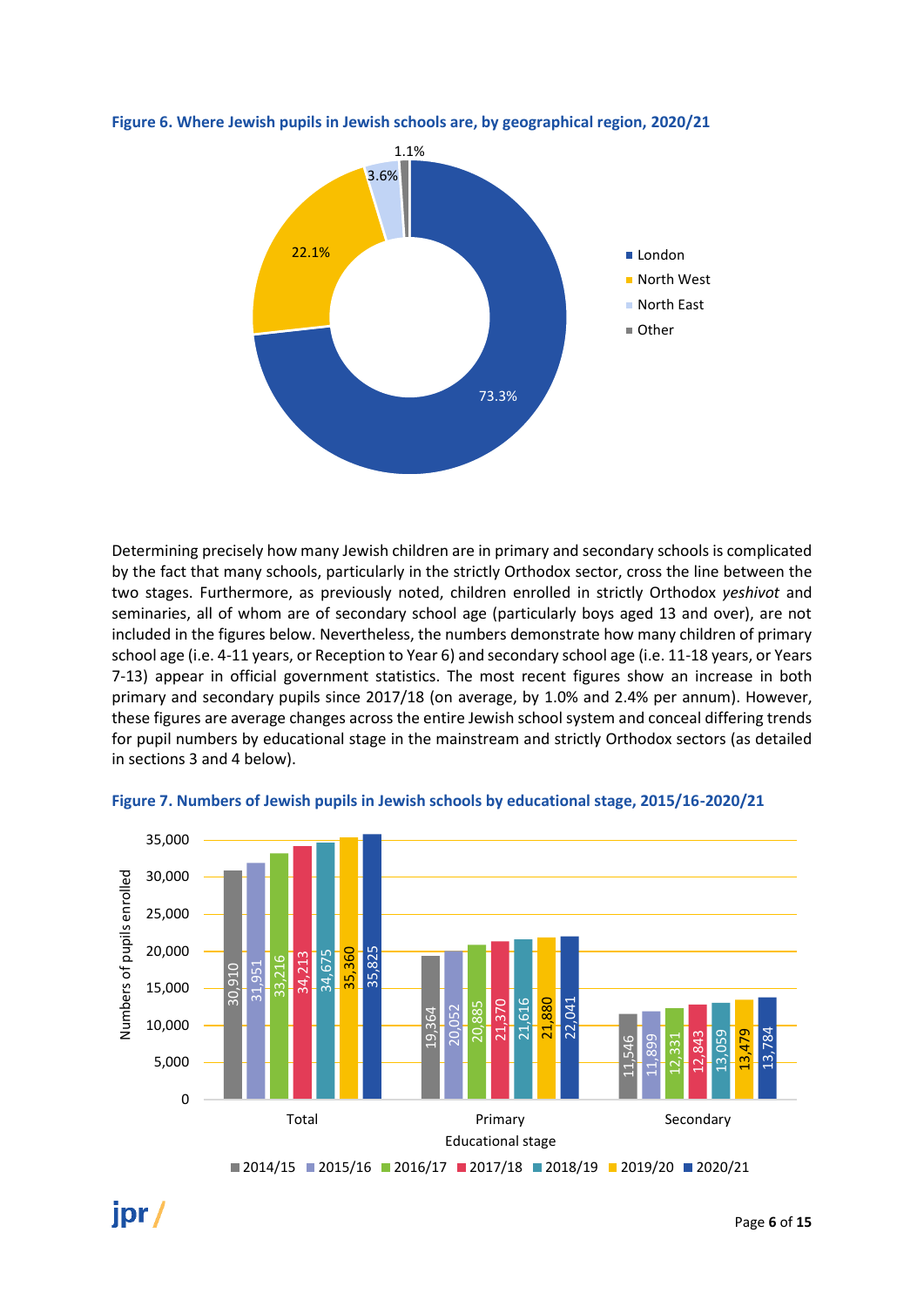#### **3 / Mainstream Jewish sector**

Focusing on the mainstream Jewish sector, the annual growth that has been observed since the mid-1990s has stabilised over the last three academic years. As mentioned, there were 111 more Jewish pupils in mainstream Jewish schools in 2020/21 than in 2017/18, when figures were last published, which equates to, on average, a growth rate of 0.3% per annum over that period; this compares with 2.0%, or 818 pupils, for the previous three years. A possible reason for the recent slower growth in pupil numbers may be a decline in mainstream Jewish births between 2012 to 2015 that, in turn, has reduced the current pool of primary age Jewish schoolchildren, but has had no impact yet on secondary age pupil numbers.<sup>11</sup> Indeed, the slowdown in growth in mainstream pupil numbers is affected principally by what is occurring in the primary stage of education – on average, there was a negative growth rate there of -0.5% per annum, or a reduction of 110 pupils, from 2017/18 to 2020/21 (see Figure 9). Secondary school pupil numbers exacerbate the overall trend because whilst they are still rising, they are doing so at a slower pace than previously (1.0% per annum from 2017/18 to 2020/21 compared with 2.4% from 2014/15 to 2017/18). Further research is needed to assess potential explanations for slower pupil growth, such as declining Jewish births, variations in the wider Jewish population, changes in school preferences or limits to supply. Despite the most recent trend, there are still currently over 5,000 more pupils in mainstream Jewish schools today compared with the mid-1990s, an increase of close to 55%.



#### **Figure 8. Enrolment of Jewish pupils in mainstream Jewish schools, 1995/15-2020/21**

Academic year

<sup>11</sup> Mashiah, D. (2018). *Vital statistics of the UK Jewish population: births and deaths*. London: Institute for Jewish Policy Research and Board of Deputies of British Jews, op. cit., pp.12. Birth data for the mainstream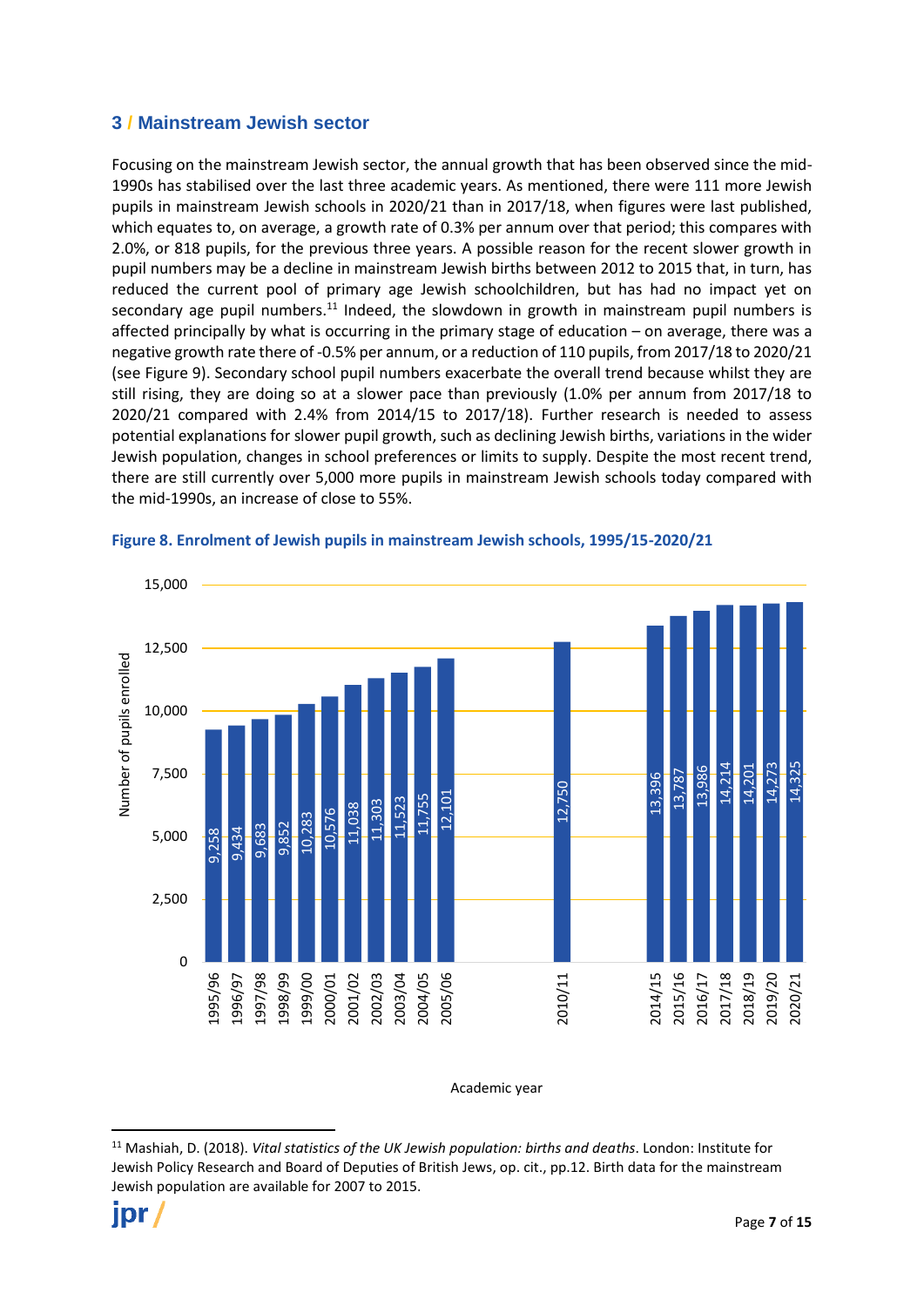

**Figure 9. Numbers of Jewish pupils in mainstream Jewish schools by educational stage, 2014/15- 2020/21**

Geographically, the London-regional balance of the mainstream Jewish sector is still shifting in favour of London, although the pace of change may be slowing. Whereas pupils based in London schools represented 71% of the mainstream total in the mid-1990s, today they constitute 86%. Given the predominance of mainstream Jewish schooling in London, it is these figures that shape the overall picture for the sector, despite the gradual decline in pupil numbers for the North West of England (see Figure 11).

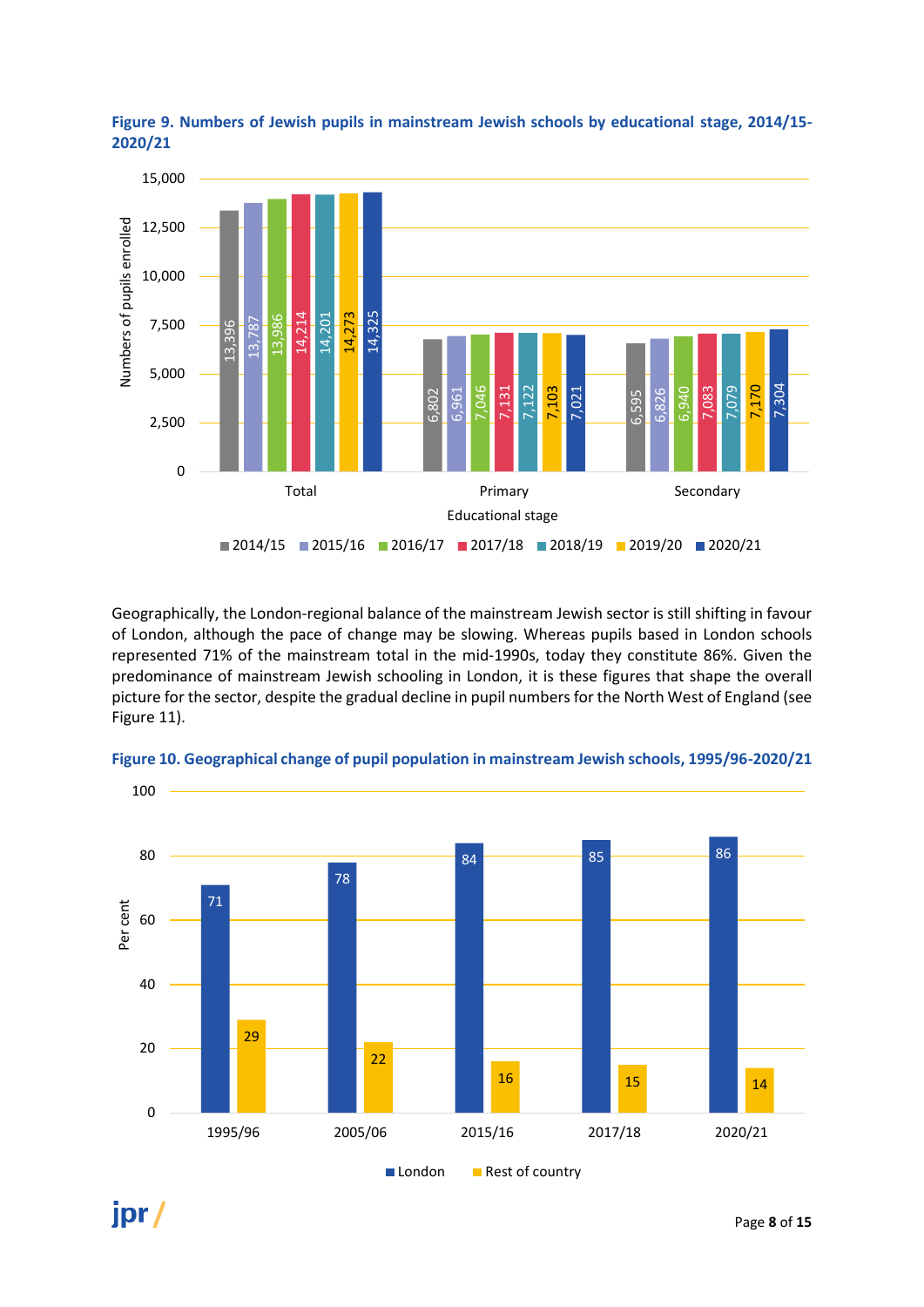

**Figure 11. Enrolment of Jewish pupils in mainstream Jewish schools by geography, 2014/15-2020/21**

#### **4 / Strictly Orthodox sector**

Enrolment in strictly Orthodox schools continues to increase dramatically over time, rising by 188%, or over 14,000 pupils, since the mid-1990s (see Figure 12). Furthermore, these figures do not include *haredi* children in unregistered strictly Orthodox *yeshivot* and seminaries, so all figures here should be regarded as underestimates. However, the most recent data reveal that whilst the number of pupils in strictly Orthodox schools is still rising (on average, by 2.4% per annum since 2017/18), it is doing so at a slower pace than in the previous three academic years (on average, 4.5% per annum) and less than the expected annual growth rate of the overall strictly Orthodox population (estimated to be 4.8% at the time of the 2011 Census).<sup>12</sup> Consistent with the mainstream sector, the slower growth in strictly Orthodox pupil numbers is taking place principally in the primary stage of education – on average, a growth rate of 1.8% per annum, or 782 pupils, from 2017/18 to 2020/21 compared with 4.3% per annum, or 1,675 pupils, from 2014/15 to 2017/18 (see Figure 13). By contrast, secondary pupil numbers in the strictly Orthodox sector are rising at a similar pace to the previous three years (4.0% per annum from 2017/18 to 2020/21 compared with 5.2% from 2014/15 to 2017/18). While the most natural explanation for the slower growth in primary pupil numbers is a decline in the number of strictly Orthodox births for the years that encompass these children, this cannot currently be determined, as births data, by sector, is only available from 2007 to 2015 (corresponding to pupils in Year 5 of the 2017/18 academic year to Reception of 2020/21), but not earlier.<sup>13</sup> Other explanations for the slower growth are also possible and further research is needed to better understand the recent trend. 2,500<br>  $\frac{1}{2}$  5,000<br>  $\frac{1}{2}$  5,000<br>  $\frac{1}{2}$  5,000<br>  $\frac{1}{2}$  5,000<br>  $\frac{1}{2}$  13,3960<br>  $\frac{1}{2}$  13,3960<br>  $\frac{1}{2}$  14,000 pupi<br> *haredi* children in underly Orthodox<br>
at a slower pace the than the expected<br>
4.8% a

<sup>12</sup> Staetsky, L. D. and Boyd, J. (2015). *Strictly Orthodox rising. What the demography of British Jews tells us about the future of the community*. London: Institute for Jewish Policy Research. <sup>13</sup> Mashiah, D. (2018).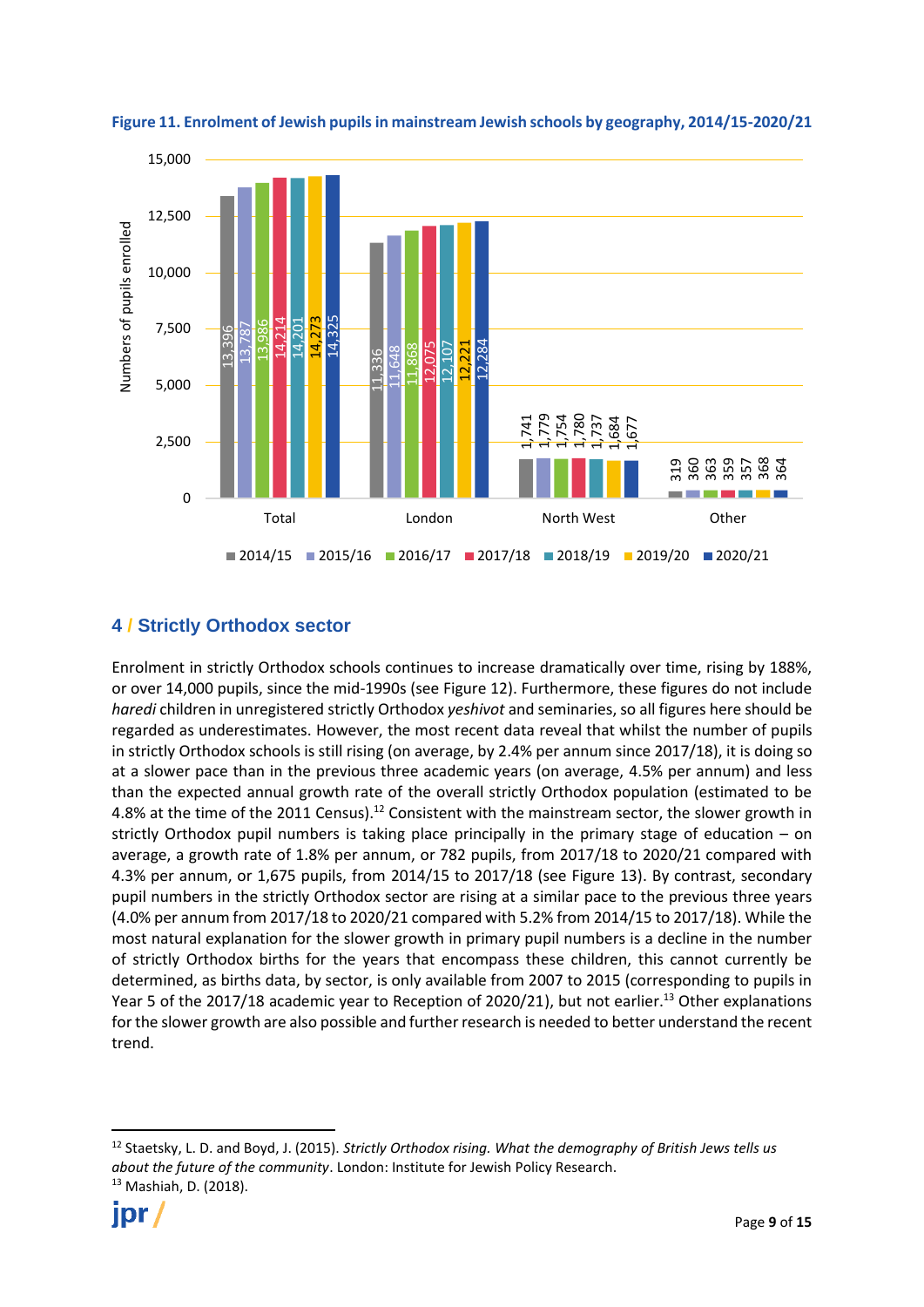



Academic year





Geographically, in contrast to the situation in the mainstream sector, the proportion of *haredi* pupils in schools in London compared to elsewhere has been declining over time, falling from 72% to 65% since the mid-1990s (see Figure 15). The balance is seen to be shifting slowly to Manchester, which today has 29% of all *haredi* pupils in Jewish schools, an increase from the 19% found in the mid-1990s.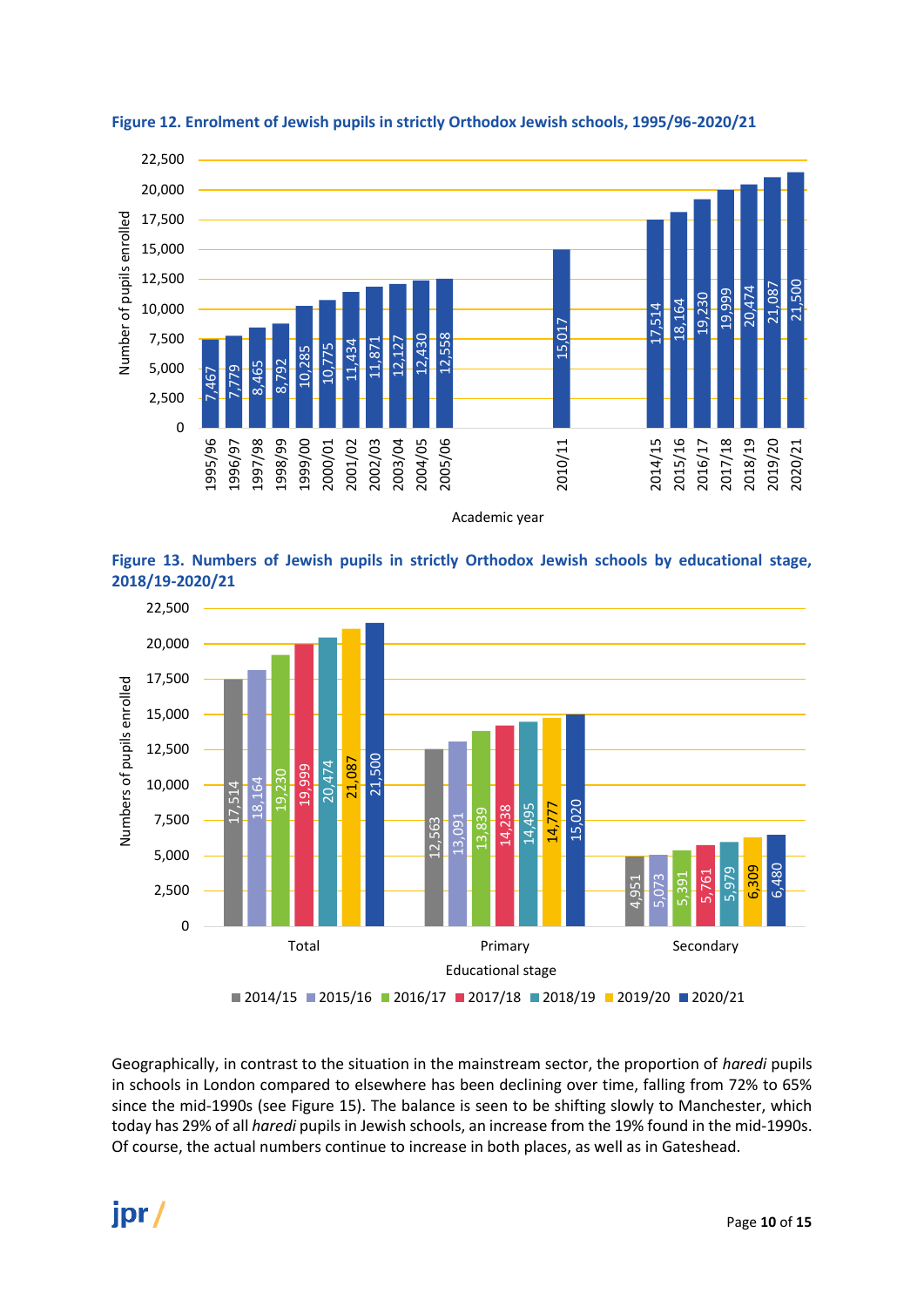







#### **5 / Methodological notes**

The previously unpublished data contained within this report (for the academic years 2018/19 to 2020/21) are primarily drawn from the statistics on pupils in England as collected in the school censuses conducted by the Department for Education, and in Scotland by the Scottish Government. Numbers have been adjusted to account for non-Jewish students enrolled in Jewish schools. The Jewish schools captured in the latest censuses for 2018/19, 2019/20 and 2020/21 are listed below; note that some of the schools shown were only operational for one or two of the three academic years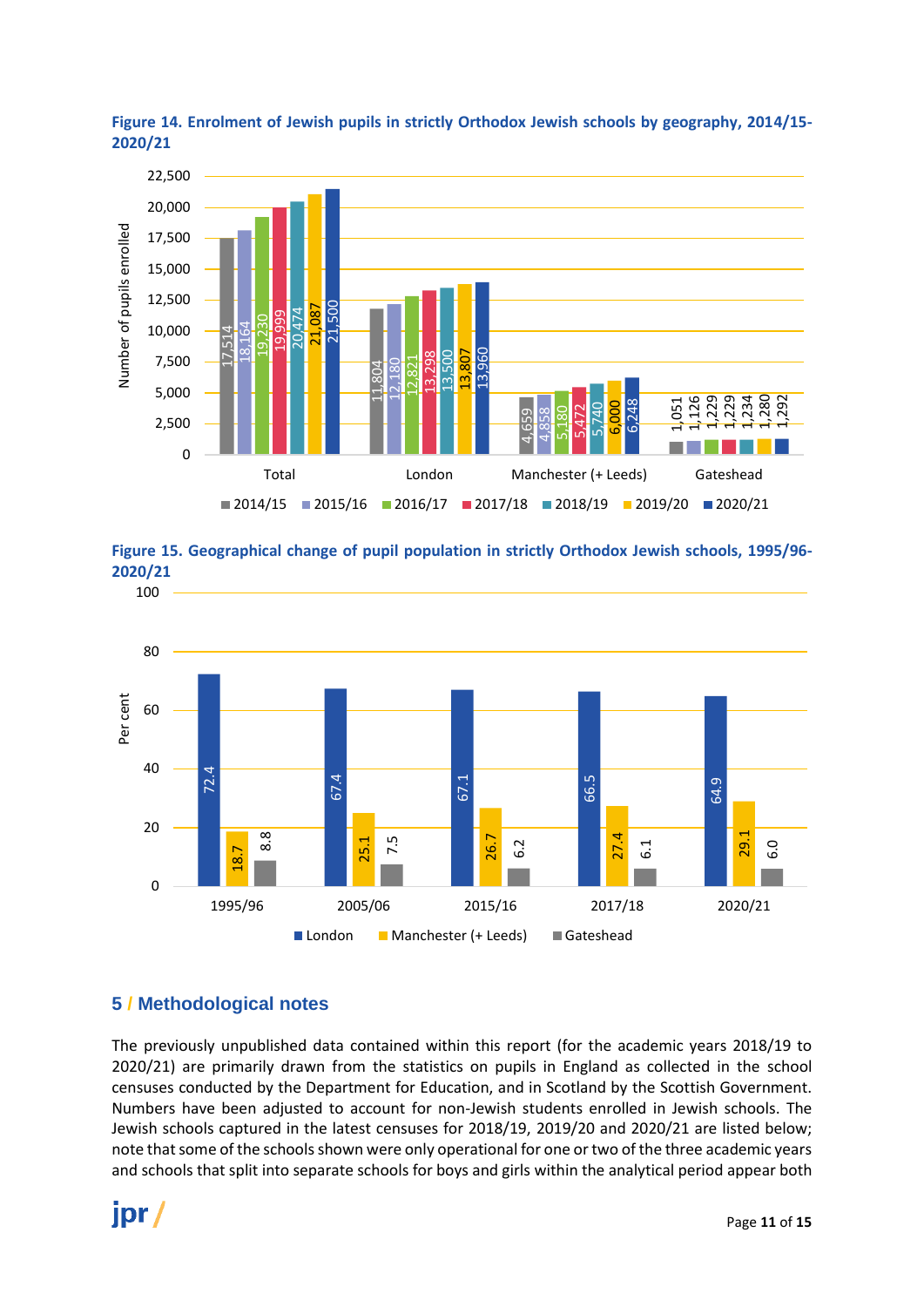in their original and split form. Pupil numbers were estimated for schools in the strictly Orthodox sector that did not return data for the 2018/19 (21 schools) and 2019/20 (3 schools) academic years. Historical data come from previous reports on enrolment in Jewish schools, most notably Boyd (2019).

| <b>Name of School</b>                       | <b>Local Authority</b> | Sector                   |
|---------------------------------------------|------------------------|--------------------------|
| Ahavas Torah Boys Academy                   | Salford                | <b>Strictly Orthodox</b> |
| Aim Habonim                                 | Salford                | <b>Strictly Orthodox</b> |
| Akiva School                                | <b>Barnet</b>          | Mainstream               |
| Alma Primary                                | <b>Barnet</b>          | Mainstream               |
| <b>Ateres Elisheva</b>                      | Salford                | <b>Strictly Orthodox</b> |
| <b>Ateres Girls High School</b>             | Gateshead              | <b>Strictly Orthodox</b> |
| Avigdor Hirsch Torah Temimah Primary School | <b>Brent</b>           | <b>Strictly Orthodox</b> |
| <b>Beis Aharon School</b>                   | Hackney                | <b>Strictly Orthodox</b> |
| Beis Chinuch Lebonos Girls School           | Hackney                | <b>Strictly Orthodox</b> |
| <b>Beis Hatalmud School</b>                 | Salford                | <b>Strictly Orthodox</b> |
| Beis Malka Girls School                     | Hackney                | <b>Strictly Orthodox</b> |
| Beis Malka Girls School                     | Salford                | <b>Strictly Orthodox</b> |
| Beis Medrash Elyon                          | <b>Barnet</b>          | <b>Strictly Orthodox</b> |
| Beis Rochel d'Satmar Girls' School          | Hackney                | <b>Strictly Orthodox</b> |
| <b>Beis Rochel D'Satmar School</b>          | Hackney                | <b>Strictly Orthodox</b> |
| Beis Rochel Mcr Girls' School               | Salford                | <b>Strictly Orthodox</b> |
| <b>Beis Ruchel D'Satmar</b>                 | Hackney                | <b>Strictly Orthodox</b> |
| <b>Beis Ruchel Girls School</b>             | Manchester             | <b>Strictly Orthodox</b> |
| Beis Ruchel Girls School (primary)          | Salford                | <b>Strictly Orthodox</b> |
| Beis Ruchel Girls School (secondary)        | Salford                | <b>Strictly Orthodox</b> |
| <b>Beis Soroh Schneirer</b>                 | <b>Barnet</b>          | <b>Strictly Orthodox</b> |
| Beis Trana Girls' School                    | Hackney                | <b>Strictly Orthodox</b> |
| <b>Beis Yaakov Girls School</b>             | Hackney                | <b>Strictly Orthodox</b> |
| Beis Yaakov High School                     | Salford                | <b>Strictly Orthodox</b> |
| <b>Beis Yaakov Primary School</b>           | <b>Barnet</b>          | <b>Strictly Orthodox</b> |
| Beit Shvidler Primary School                | <b>Barnet</b>          | Mainstream               |
| Beth Jacob Grammar School for Girls         | <b>Barnet</b>          | <b>Strictly Orthodox</b> |
| <b>Bnei Zion Community School</b>           | Hackney                | <b>Strictly Orthodox</b> |
| <b>Bnois Jerusalem Girls School</b>         | Hackney                | <b>Strictly Orthodox</b> |
| Bnos Beis Yaakov Primary School             | <b>Brent</b>           | <b>Strictly Orthodox</b> |
| <b>Bnos Margulis Viznitz Girls' School</b>  | Salford                | <b>Strictly Orthodox</b> |
| <b>Bnos Yisroel School Manchester</b>       | Salford                | <b>Strictly Orthodox</b> |
| <b>Bnos Zion of Bobov</b>                   | Hackney                | <b>Strictly Orthodox</b> |
| <b>Bobov Primary Boys School</b>            | Hackney                | <b>Strictly Orthodox</b> |
| <b>Brodetsky Primary School</b>             | Leeds                  | Mainstream               |
| Broughton Jewish Cassel Fox Primary School  | Salford                | <b>Strictly Orthodox</b> |
| Bury and Whitefield Jewish Primary School   | <b>Bury</b>            | Mainstream               |
| Calderwood Lodge                            | East Renfrewshire      | Mainstream               |
| <b>Clore Shalom School</b>                  | Hertfordshire          | Mainstream               |
| Clore Tikva School                          | Redbridge              | Mainstream               |
| <b>Eden Primary</b>                         | Haringey               | Mainstream               |
| Edgware Jewish Girls - Beis Chinuch         | <b>Barnet</b>          | <b>Strictly Orthodox</b> |
| Etz Chaim Boys School                       | Manchester             | <b>Strictly Orthodox</b> |
| Etz Chaim Jewish Primary School             | <b>Barnet</b>          | Mainstream               |
| <b>Gateshead Jewish Boarding School</b>     | Gateshead              | <b>Strictly Orthodox</b> |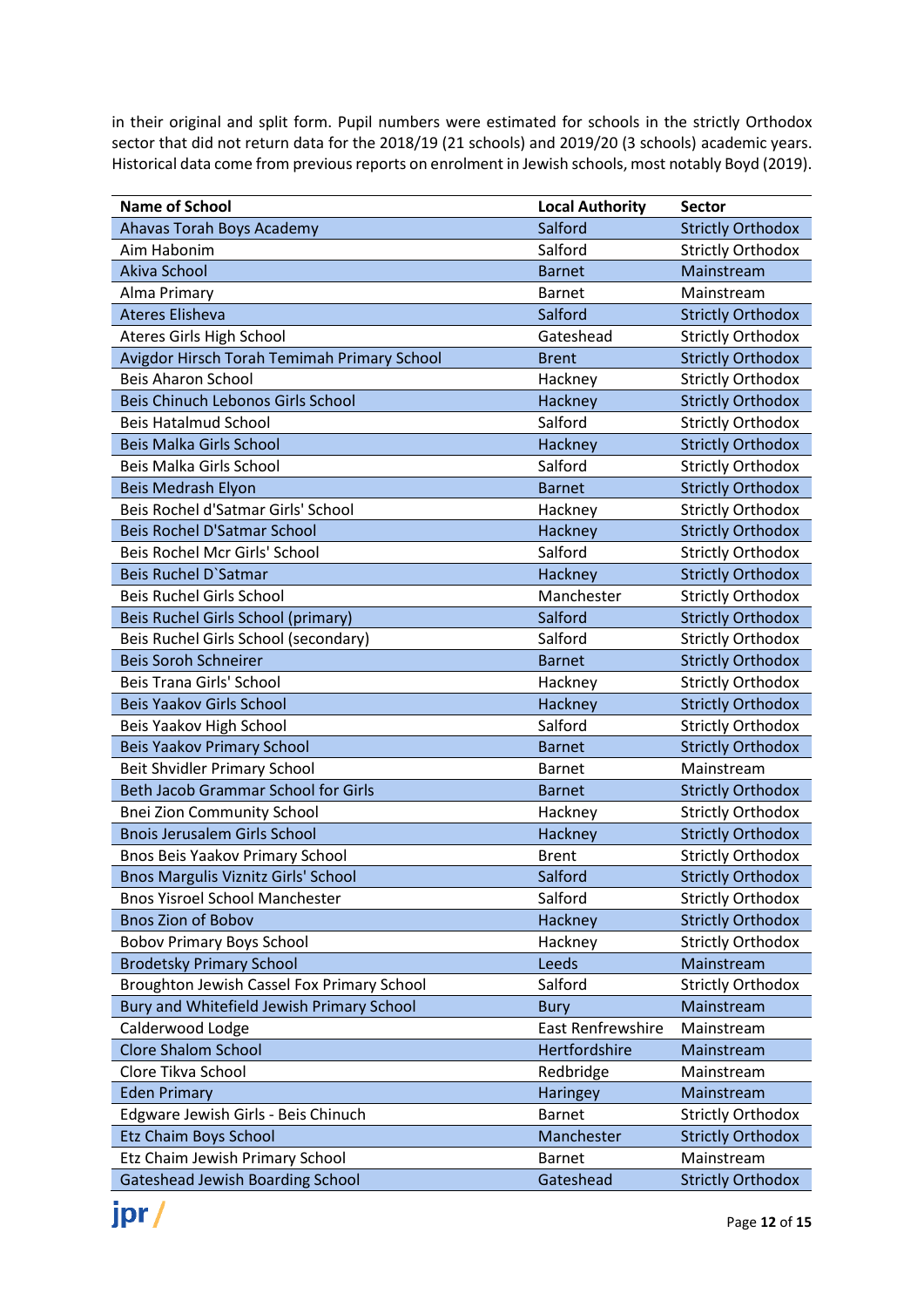| Gateshead Jewish Nursery School                           | Gateshead     | <b>Strictly Orthodox</b> |
|-----------------------------------------------------------|---------------|--------------------------|
| Keser Torah Boys' School (Gateshead Jewish Primary        |               |                          |
| School)                                                   | Gateshead     | <b>Strictly Orthodox</b> |
| Gesher School                                             | <b>Brent</b>  | Mainstream               |
| <b>Haskel School</b>                                      | Gateshead     | <b>Strictly Orthodox</b> |
| Hasmonean High School                                     | <b>Barnet</b> | Mainstream               |
| Hasmonean High School for Boys                            | <b>Barnet</b> | Mainstream               |
| Hasmonean High School for Girls                           | <b>Barnet</b> | Mainstream               |
| <b>Hasmonean Primary School</b>                           | <b>Barnet</b> | Mainstream               |
| Hertsmere Jewish Primary School                           | Hertfordshire | Mainstream               |
| <b>Immanuel College</b>                                   | Hertfordshire | Mainstream               |
| Independent Jewish Day School                             | <b>Barnet</b> | Mainstream               |
| <b>JCoSS</b>                                              | <b>Barnet</b> | Mainstream               |
| <b>JFS</b>                                                | <b>Brent</b>  | Mainstream               |
| Kantor King Solomon High School                           | Redbridge     | Mainstream               |
| Kerem School                                              | <b>Barnet</b> | Mainstream               |
| <b>Kerem Shloime</b>                                      | Salford       | <b>Strictly Orthodox</b> |
| Keser Girls School                                        | Gateshead     | <b>Strictly Orthodox</b> |
| King David High School                                    | Liverpool     | Mainstream               |
| King David Junior and Infant School                       | Birmingham    | Mainstream               |
| <b>King David Primary School</b>                          | Liverpool     | Mainstream               |
| King David Primary School                                 | Manchester    | Mainstream               |
| <b>Kisharon School</b>                                    | <b>Barnet</b> | Mainstream               |
| Leeds Jewish Free School                                  | Leeds         | Mainstream               |
| <b>Leeds Menorah School</b>                               | Leeds         | <b>Strictly Orthodox</b> |
| Lubavitch Girls Primary School                            | Hackney       | <b>Strictly Orthodox</b> |
| Lubavitch House School (Senior Girls)                     | Hackney       | <b>Strictly Orthodox</b> |
| Lubavitch Junior Boys                                     | Hackney       | <b>Strictly Orthodox</b> |
| Lubavitch Senior Boys School                              | Hackney       | <b>Strictly Orthodox</b> |
| Lubavitch Yeshiva Ketanah of London                       | <b>Barnet</b> | <b>Strictly Orthodox</b> |
| Manchester Jewish School for Special Education            | Manchester    | <b>Strictly Orthodox</b> |
| Manchester Junior Girls' School                           | Salford       | <b>Strictly Orthodox</b> |
| <b>Manchester Mesivta School</b>                          | <b>Bury</b>   | <b>Strictly Orthodox</b> |
| Manchester Senior Girls School (Beis Chinuch High School) | Salford       | <b>Strictly Orthodox</b> |
| Mathilda Marks-Kennedy Jewish Primary School              | <b>Barnet</b> | Mainstream               |
| Mechinoh School                                           | Salford       | <b>Strictly Orthodox</b> |
| <b>Menorah Foundation School</b>                          | <b>Barnet</b> | <b>Strictly Orthodox</b> |
| Menorah Grammar School                                    | <b>Barnet</b> | <b>Strictly Orthodox</b> |
| Menorah High School for Girls                             | <b>Barnet</b> | <b>Strictly Orthodox</b> |
| <b>Menorah Primary School</b>                             | <b>Barnet</b> | <b>Strictly Orthodox</b> |
| Mosaic Jewish Primary School                              | Wandsworth    | Mainstream               |
| Naima Jewish Preparatory School                           | Westminster   | Mainstream               |
| Nancy Reuben Primary School                               | <b>Barnet</b> | <b>Strictly Orthodox</b> |
| North Cheshire Jewish Primary School                      | Stockport     | Mainstream               |
| North West London Jewish Day School                       | <b>Brent</b>  | Mainstream               |
| Oholei Yosef Yitzchok Lubavitch School                    | Salford       | <b>Strictly Orthodox</b> |
| <b>Ohr Emes</b>                                           | Hackney       | <b>Strictly Orthodox</b> |
| OYY Lubavitch Boys School                                 | Salford       | <b>Strictly Orthodox</b> |
| Pardes House Grammar School                               | <b>Barnet</b> | <b>Strictly Orthodox</b> |
| Pardes House Primary School                               | <b>Barnet</b> | <b>Strictly Orthodox</b> |

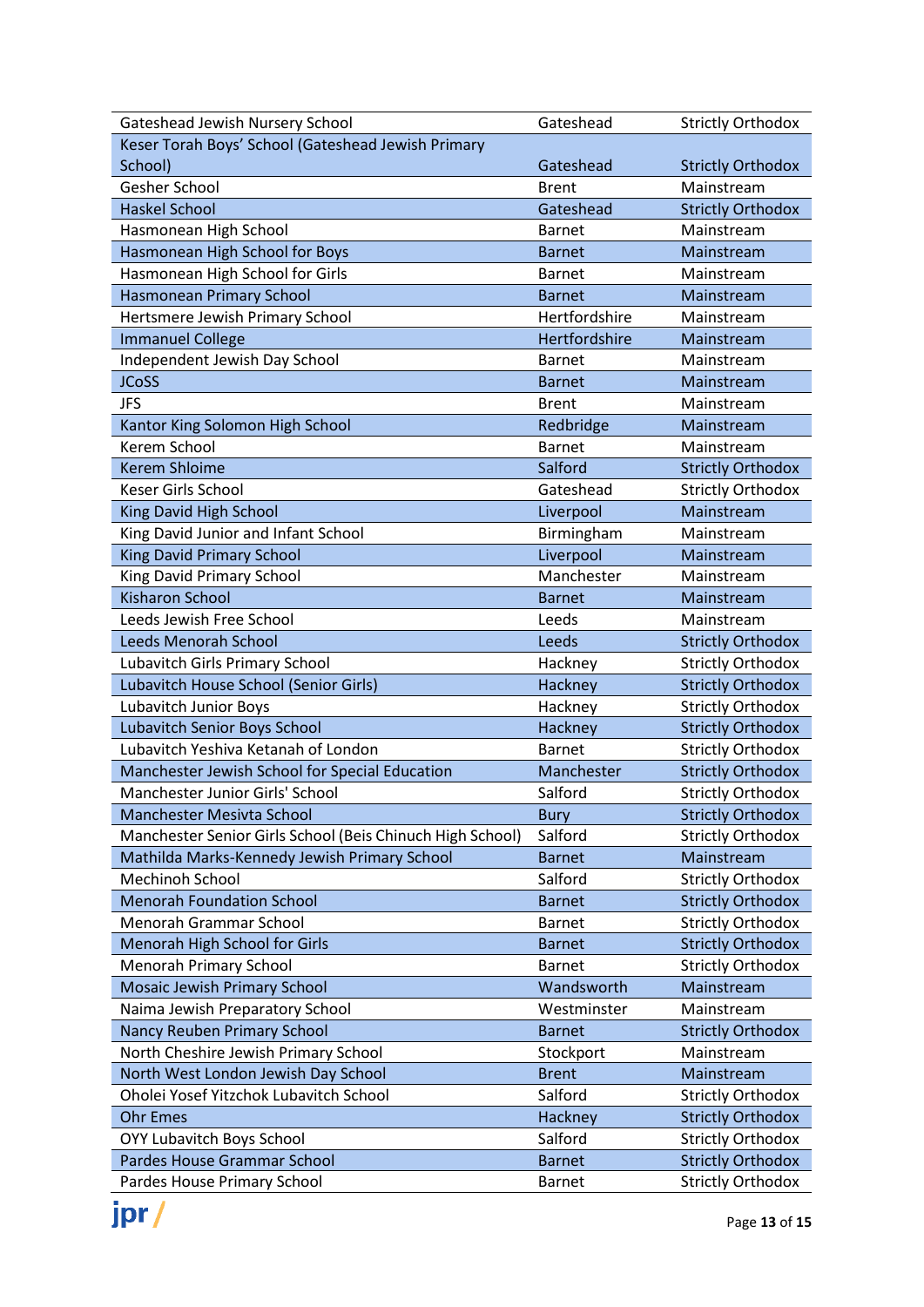| Peninim                                              | <b>Barnet</b> | <b>Strictly Orthodox</b> |
|------------------------------------------------------|---------------|--------------------------|
| Rimon Jewish Primary School                          | <b>Barnet</b> | Mainstream               |
| <b>Rosh Pinah Primary School</b>                     | <b>Barnet</b> | Mainstream               |
| Sacks Morasha Jewish Primary School                  | <b>Barnet</b> | Mainstream               |
| Shalom Noam Primary School (The Noam Primary School) | <b>Barnet</b> | Mainstream               |
| Shiras Devorah High School                           | <b>Barnet</b> | <b>Strictly Orthodox</b> |
| Shoshanim                                            | Gateshead     | <b>Strictly Orthodox</b> |
| Side By Side School                                  | Hackney       | <b>Strictly Orthodox</b> |
| Simon Marks Jewish Primary School                    | Hackney       | Mainstream               |
| Sinai Jewish Primary School                          | <b>Brent</b>  | Mainstream               |
| Talmud Torah Chaim Meirim Wiznitz School             | Hackney       | <b>Strictly Orthodox</b> |
| <b>Talmud Torah Chinuch Norim</b>                    | Salford       | <b>Strictly Orthodox</b> |
| <b>Talmud Torah London</b>                           | Hackney       | <b>Strictly Orthodox</b> |
| Talmud Torah Machzikei Hadass School                 | Hackney       | <b>Strictly Orthodox</b> |
| <b>Talmud Torah Tiferes Shlomo</b>                   | <b>Barnet</b> | <b>Strictly Orthodox</b> |
| Talmud Torah Toldas Yakov Yosef School               | Hackney       | <b>Strictly Orthodox</b> |
| <b>Talmud Torah Yetev Lev</b>                        | Hackney       | <b>Strictly Orthodox</b> |
| Talmud Torah Yetev Lev                               | Salford       | <b>Strictly Orthodox</b> |
| Tashbar Boys' Nursery School                         | Gateshead     | <b>Strictly Orthodox</b> |
| Tashbar of Edgware                                   | <b>Barnet</b> | <b>Strictly Orthodox</b> |
| <b>Tashbar of Manchester</b>                         | Salford       | <b>Strictly Orthodox</b> |
| The Gateshead Cheder Primary School                  | Gateshead     | <b>Strictly Orthodox</b> |
| The King David High School                           | Manchester    | Mainstream               |
| The Moriah Jewish Day School                         | Harrow        | Mainstream               |
| <b>Tiferes</b>                                       | Salford       | <b>Strictly Orthodox</b> |
| <b>Tiferes High School</b>                           | <b>Barnet</b> | <b>Strictly Orthodox</b> |
| <b>Torah Vodaas</b>                                  | <b>Barnet</b> | <b>Strictly Orthodox</b> |
| <b>Toras Emes</b>                                    | Salford       | <b>Strictly Orthodox</b> |
| <b>TTD Gur School</b>                                | Hackney       | <b>Strictly Orthodox</b> |
| Vishnitz Girls School                                | Hackney       | <b>Strictly Orthodox</b> |
| <b>Wiznitz Cheder School</b>                         | Hackney       | <b>Strictly Orthodox</b> |
| Wohl Ilford Jewish Primary School                    | Redbridge     | Mainstream               |
| <b>Wolfson Hillel Primary School</b>                 | Enfield       | Mainstream               |
| <b>Yavneh College</b>                                | Hertfordshire | Mainstream               |
| <b>Yavneh Primary School</b>                         | Hertfordshire | Mainstream               |
| Yeshivah Ohr Torah School                            | Salford       | <b>Strictly Orthodox</b> |
| Yesodey Hatorah Girls School                         | Hackney       | <b>Strictly Orthodox</b> |
| Yesodey Hatorah School                               | Hackney       | <b>Strictly Orthodox</b> |
| Yesodey Hatorah Senior Girls School                  | Hackney       | <b>Strictly Orthodox</b> |
| Yesoiday Hatorah Boys Academy                        | Bury          | <b>Strictly Orthodox</b> |
| Yesoiday Hatorah Girls Academy                       | <b>Bury</b>   | <b>Strictly Orthodox</b> |
| Yesoiday Hatorah School                              | <b>Bury</b>   | <b>Strictly Orthodox</b> |

#### **/ Acknowledgments**

JPR is particularly indebted to the schools that provided additional pupil data beyond the school censuses that were required to undertake the analysis for this paper. Thanks too for the support from the JPR team, notably Dr Daniel Staetsky for offering methodological and analytical advice, as well as reviewing the paper, and Judith Russell for her editorial work.